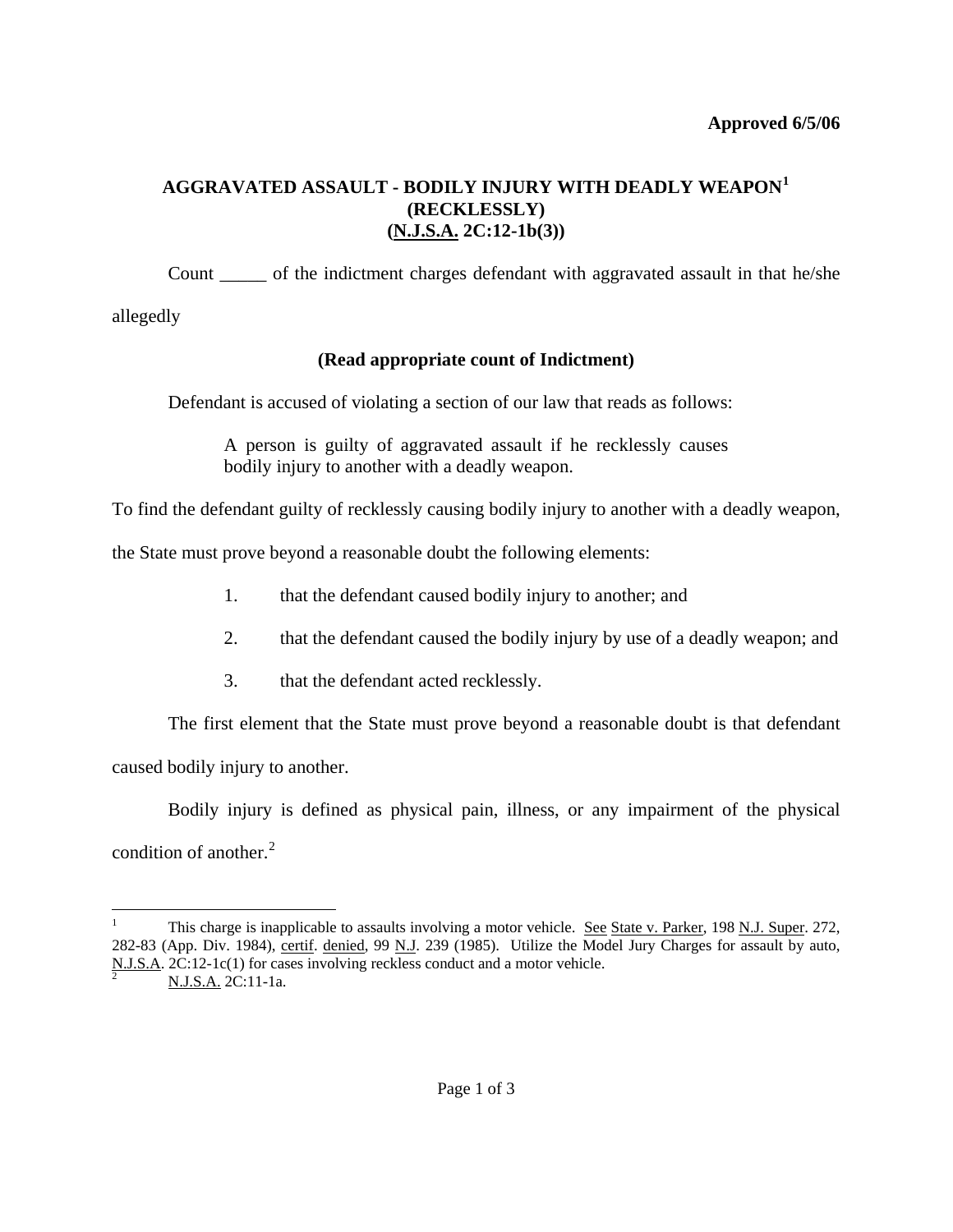### **AGGRAVATED ASSAULT-BODILY INJURY WITH DEADLY WEAPON (RECKLESSLY) (N.J.S.A. 2C:12-1b(3))**

 The second element that the State must prove beyond a reasonable doubt is that the defendant caused the bodily injury by use of a deadly weapon.

Causation has a special meaning under the law. To establish causation, the State must prove two elements, each beyond a reasonable doubt:

 First, that but for the defendant's conduct, (name of victim) would not have sustained bodily injury.

 Second, the bodily injury sustained by (name of victim) must have been within the design or contemplation of the defendant. If not, it must involve the same kind of injury or harm as that designed or contemplated, and must also not be too remote, too accidental in its occurrence or too dependent on another's volitional act to have a just bearing on the defendant's liability or on the gravity of his/her offense. In other words, the State must prove beyond a reasonable doubt that the bodily injury sustained by (name of victim) was not so unexpected or unusual that it would be unjust to find the defendant guilty of aggravated assault.

 A deadly weapon is any firearm or other weapon, device, instrument, material or substance, whether animate or inanimate, which in the manner it is used or is intended to be used is known to be capable of producing death or serious bodily injury. Serious bodily injury means bodily injury that creates a substantial risk of death or that causes serious permanent disfigurement, or protracted loss or impairment of the function of any bodily member or organ.

 The third element that the State must prove beyond a reasonable doubt is that the defendant acted recklessly. A person acts recklessly when he/she is aware of and consciously